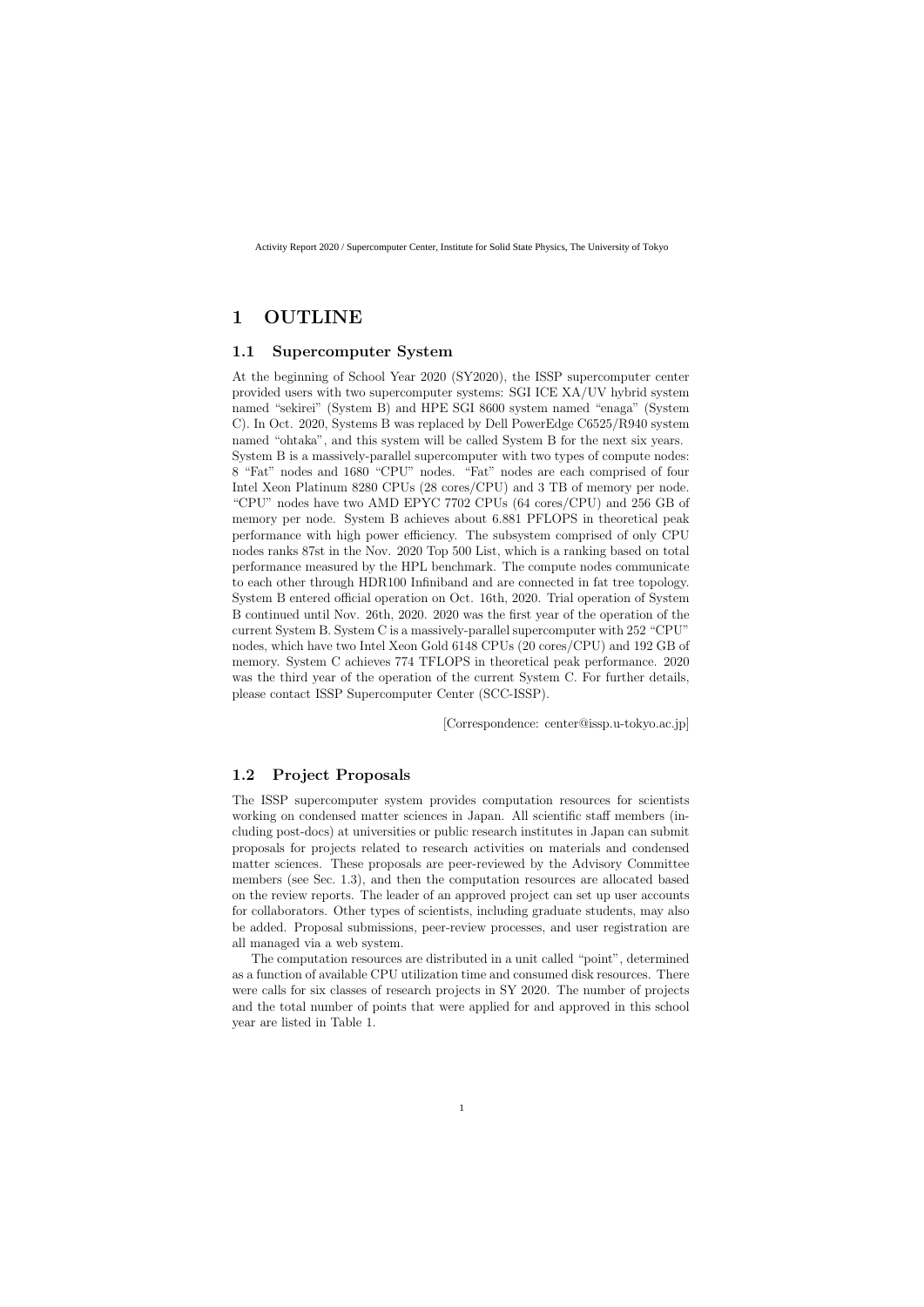| First semester (Apr.-Sep.) |         |         |              |                |                     |          |          |          |
|----------------------------|---------|---------|--------------|----------------|---------------------|----------|----------|----------|
| $\rm Class$                |         | Maximum | Application  | # of           | Total points        |          |          |          |
|                            | Points  |         |              | Proj.          | Applied<br>Approved |          |          |          |
|                            | $Sys-B$ | $Sys-C$ |              |                | $SVS - B$           | $Sys-C$  | $Sys-B$  | $Sys-C$  |
| А                          | 100     | 50      | any time     | 8              | 0.8k                | 0.4k     | 0.8k     | 0.4k     |
| В                          | 500     | 100     | twice a year | 61             | 28.4k               | 4.0k     | 22.8k    | 3.9k     |
| $\rm C$                    | 5k      | 1k      | twice a year | 115            | 446.5k              | 80.1k    | 239.8k   | 42.4k    |
| D                          | 10k     | 1k      | any time     | 3              | 22.5k               | 2.0k     | 15.0k    | 2.0k     |
| E                          | 15k     | 3k      | twice a year | 9              | 127.4k              | 27.0k    | 88.5k    | 21.4k    |
| S                          |         |         | twice a year | $\overline{0}$ | $\Omega$            | $\theta$ | $\theta$ | $\Omega$ |
| <b>SCCMS</b>               |         |         |              | 11             | 23.7k               | 4.6k     | 23.7k    | 4.6k     |
| Total                      |         |         |              | 207            | 649.3k              | 118.0k   | 390.6k   | 74.6k    |

Table 1: Classes of research projects in SY 2020

| Class        | Maximum   |         | Application  | # of     | Total points     |                   |                   |          |
|--------------|-----------|---------|--------------|----------|------------------|-------------------|-------------------|----------|
|              | Points    |         |              | Proj.    | Applied          |                   | Approved          |          |
|              | $SVS - B$ | $Sys-C$ |              |          | $SVS - B$        | $Sys-C$           | $Sys-B$           | $SVS-C$  |
| А            | 100       | 50      | any time     | 10       | 1.0 <sub>k</sub> | 0.4k              | 1.0k              | 0.4k     |
| В            | 1k        | 100     | twice a year | 57       | 46.6k            | 3.2k              | 22.0k             | 2.0k     |
| $\rm C$      | 8k        | 1k      | twice a year | 96       | 595.8k           | 59.0k             | 226.0k            | 22.3k    |
| D            | 10k       | 1k      | any time     | $\theta$ | $\theta$         | $\theta$          | $\theta$          | $\Omega$ |
| Ε            | 25k       | 3k      | twice a year |          | 175.0k           | 18.0 <sub>k</sub> | 87.0k             | 8.4k     |
| S            |           |         | twice a year | 0        | $\Omega$         | $\Omega$          | $\Omega$          | $\Omega$ |
| <b>SCCMS</b> |           |         |              | 10       | 50.0k            | 4.5k              | 50.0 <sub>k</sub> | 4.5k     |
| Total        |           |         |              | 180      | 868.3k           | 85.0k             | 386.0k            | 37.5k    |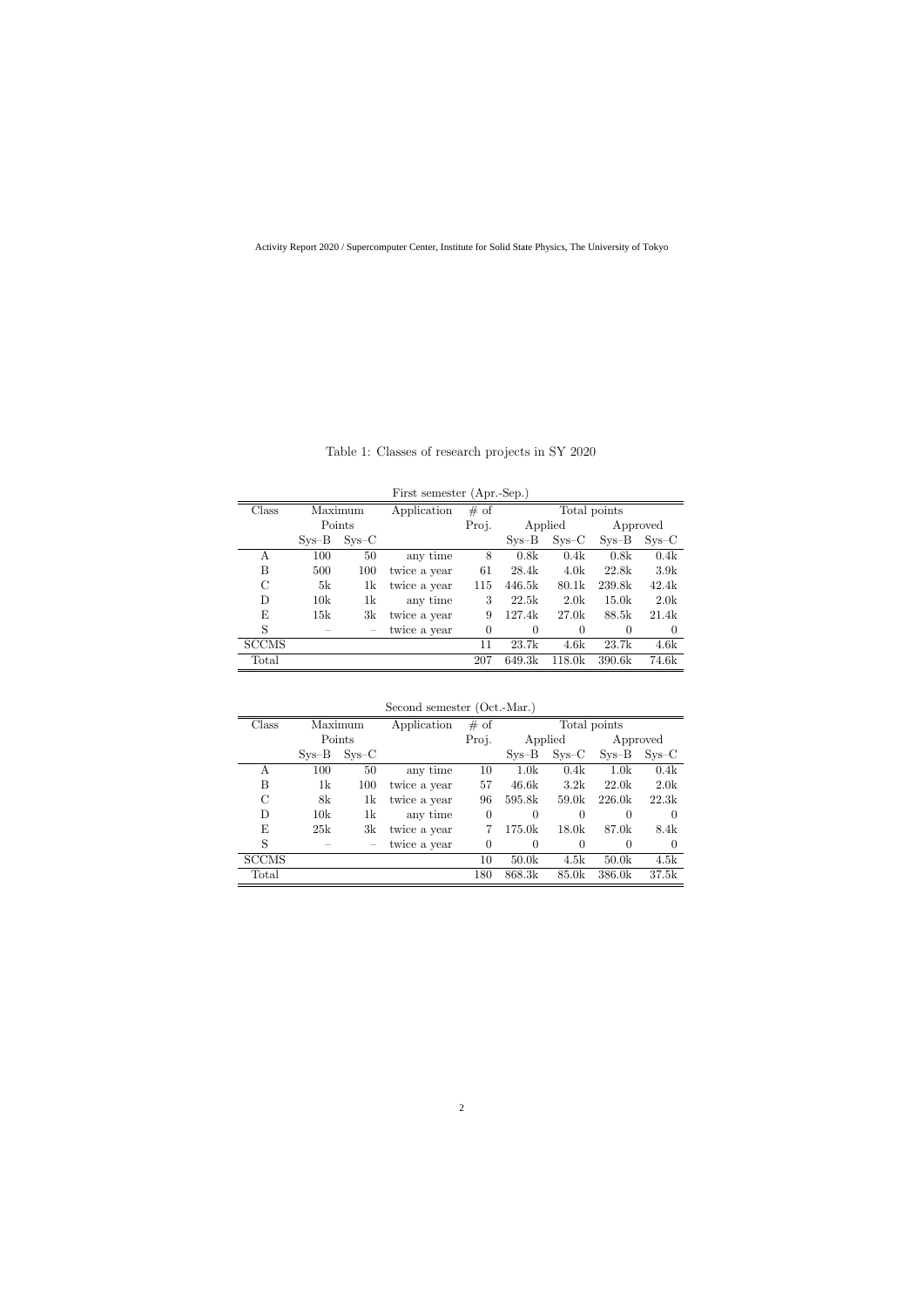

Figure 1: Supercomputer System at the SCC-ISSP

- *•* Class A is for trial use by new users; proposals for Class A projects are accepted throughout the year.
- Proposals for projects in Classes B (small), C (mid-size), E (large-scale), and S (exceptional) can be submitted twice a year. Approved projects in Classes A, B, C, and E continue to the end of the school year.
- In Class D, projects can be proposed on rapidly-developing studies that need to perform urgent and relatively large calculations. An approved project continues for 6 months from its approval.
- *•* Class S is for projects that are considered extremely important for the field of condensed matter physics and requires extremely large-scale computation. The project may be carried out either by one research group or cooperatively by several investigators at different institutions. A project of this class should be applied with at least 10,000 points; there is no maximum. We require group leaders applying for Class S to give a presentation on the proposal to the Steering Committee of the SCC-ISSP. Class S projects are carried out within one year from its approval.
- Project leaders can apply for points so that the points for each system do not exceed the maximum point shown in this table.

In addition, from SY 2016, ISSP Supercomputer has been providing 20% of its computational resources for Supercomputing Consortium for Computational Materials Science (SCCMS), which aims at advancing parallel computations in condensed matter, molecular, and materials sciences on the 10-PFlops K Computer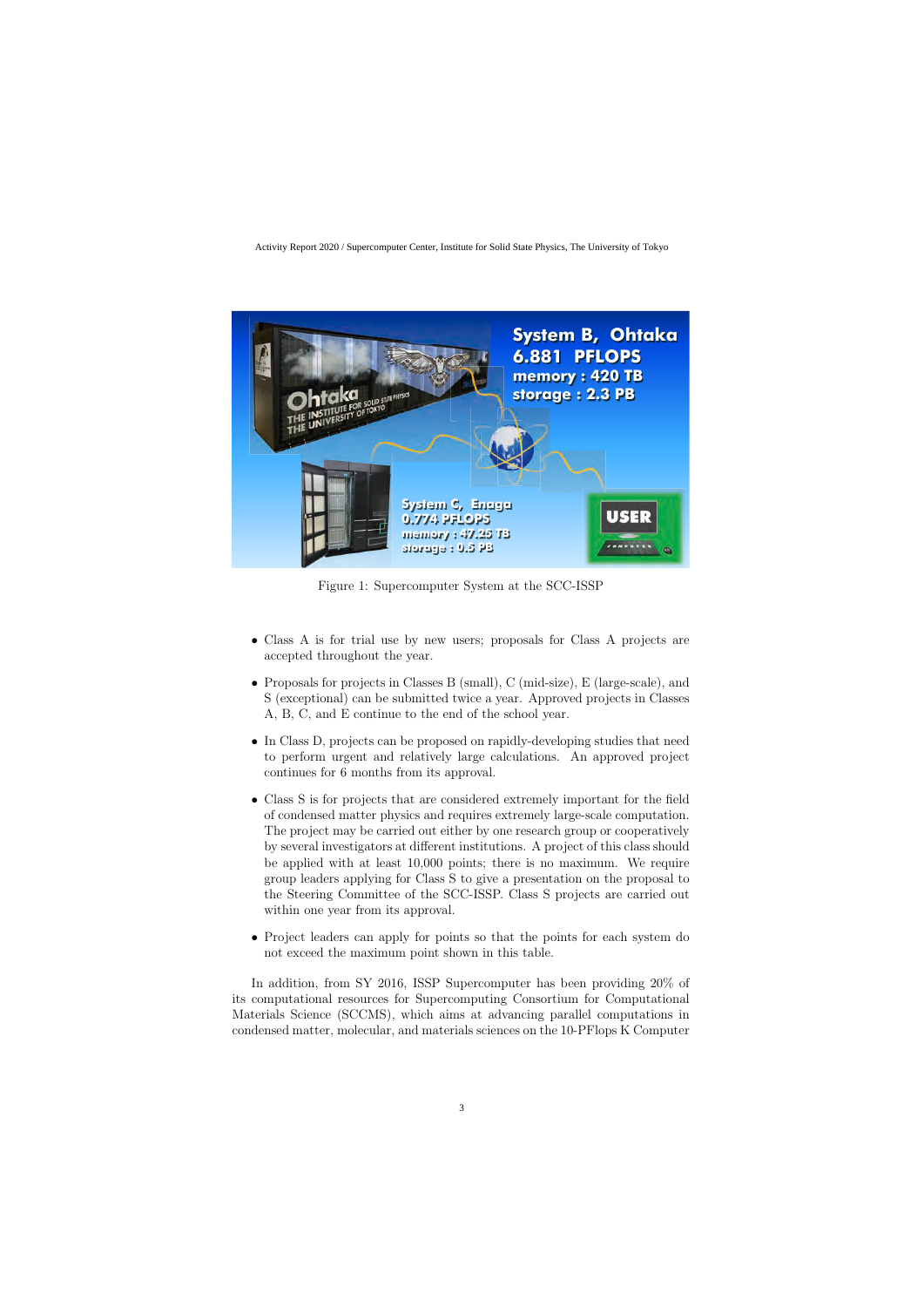and the exascale post-K project. From SY 2020, about 10% of the computational resources have been provided for SCCMS. Computational resources have also been allotted to Computational Materials Design (CMD) workshops, as well as CCMS hands-on workshops.

### **1.3 Committees**

In order to fairly manage the projects and to smoothly determine the system operation policies, the Materials Design and Characterization Laboratory (MDCL) of the ISSP has organized the Steering Committee of the MDCL and the Steering Committee of the SCC-ISSP, under which the Supercomputer Project Advisory Committee (SPAC) is formed to review proposals. The members of the committees in SY 2020 were as follows:

Steering Committee of the MDCL

| KAWASHIMA, Naoki  | ISSP (Chair person) |
|-------------------|---------------------|
| HIROI, Zenji      | <b>ISSP</b>         |
| OZAKI, Taisuke    | <b>ISSP</b>         |
| NOGUCHI, Hiroshi  | <b>ISSP</b>         |
| UWATOKO, Yoshiya  | <b>ISSP</b>         |
| SUGINO, Osamu     | <b>ISSP</b>         |
| KUBO, Momoji      | Tohoku Univ.        |
| ONO, Tomoya       | Kobe Univ.          |
| YAMAURA, Jun-ichi | Tokyo Tech.         |
| TAKAHASHI, Hiroki | Nihon Univ.         |
| MOTOME, Yukitoshi | Univ. of Tokyo      |
| HOSHI, Takeo      | Tottori Univ.       |
| KIMURA, Kaoru     | Univ. of Tokyo      |
| HASEGAWA, Masashi | Nagoya Univ.        |
| NAKATSUJI, Satoru | <b>ISSP</b>         |
|                   |                     |

Steering Committee of the SCC-ISSP

| KAWASHIMA, Naoki     | ISSP (Chair person) |
|----------------------|---------------------|
| NOGUCHI, Hiroshi     | <b>ISSP</b>         |
| OZAKI, Taisuke       | <b>ISSP</b>         |
| SUGINO, Osamu        | <b>ISSP</b>         |
| TSUNETSUGU, Hirokazu | <b>ISSP</b>         |
| KATO, Takeo          | <b>ISSP</b>         |
| YAMASHITA, Minoru    | <b>ISSP</b>         |
| MORITA, Satoshi      | <b>ISSP</b>         |
| HIGUCHI, Yuji        | <b>ISSP</b>         |
| FUKUDA, Masahiro     | <b>ISSP</b>         |
| IDO, Kota            | <b>ISSP</b>         |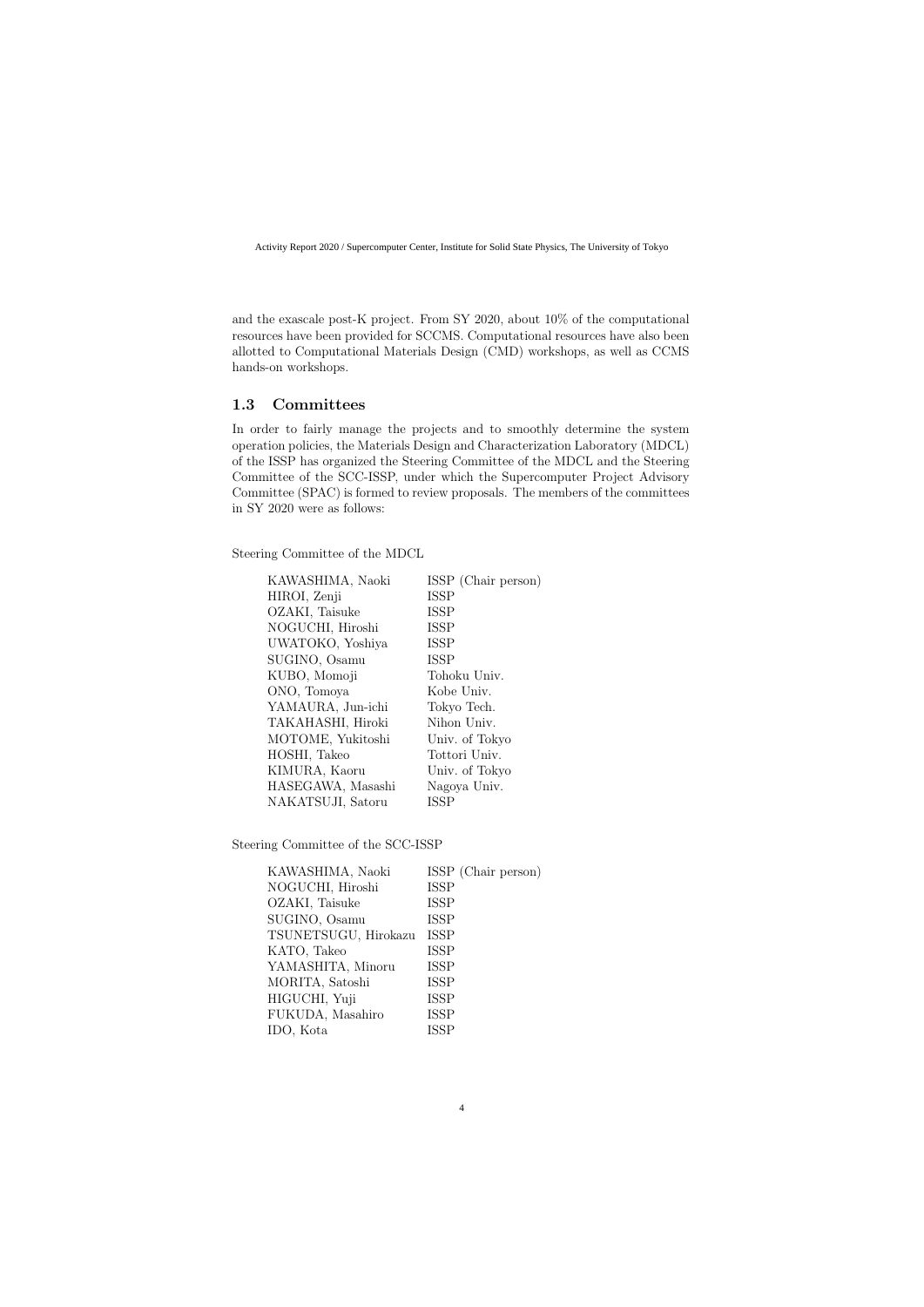| KAWAMURA, Mitsuaki | <b>ISSP</b>    |
|--------------------|----------------|
| NAKAJIMA, Kengo    | Univ. of Tokyo |
| HATANO, Naomichi   | Univ. of Tokyo |
| MOTOME, Yukitoshi  | Univ. of Tokyo |
| ONO, Tomoya        | Kobe Univ.     |
| TODO, Synge        | Univ. of Tokyo |
| KUBO, Momoji       | Tohoku Univ.   |
| OBA, Fumiyasu      | Tokyo Tech.    |
| WATANABE, Hiroshi  | Keio Univ.     |
| YOSHINO, Hajime    | Osaka Univ.    |
| OKUMURA, Hisashi   | NINS-RSCS      |
| HOSHI, Takeo       | Tottori Univ.  |
| YOSHIMI, Kazuyoshi | <b>ISSP</b>    |
| YATA, Hiroyuki     | <b>ISSP</b>    |
| FUKUDA, Takaki     | <b>ISSP</b>    |

#### Supercomputer Project Advisory Committee

| KAWASHIMA, Naoki     | ISSP (Chair person) |
|----------------------|---------------------|
| NOGUCHI, Hiroshi     | ISSP                |
| OZAKI, Taisuke       | <b>ISSP</b>         |
| SUGINO, Osamu        | <b>ISSP</b>         |
| TSUNETSUGU, Hirokazu | <b>ISSP</b>         |
| KATO, Takeo          | <b>ISSP</b>         |
| YAMASHITA, Minoru    | ISSP                |
| MORITA, Satoshi      | <b>ISSP</b>         |
| HIGUCHI, Yuji        | <b>ISSP</b>         |
| FUKUDA, Masahiro     | <b>ISSP</b>         |
| IDO, Kota            | <b>ISSP</b>         |
| KAWAMURA, Mitsuaki   | <b>ISSP</b>         |
| NAKAJIMA, Kengo      | Univ. of Tokyo      |
| HATANO, Naomichi     | Univ. of Tokyo      |
| MOTOME, Yukitoshi    | Univ. of Tokyo      |
| ONO, Tomoya          | Univ. of Tsukuba    |
| TODO, Synge          | Univ. of Tokyo      |
| KUBO, Momoji         | Tohoku Univ.        |
| OBA, Fumiyasu        | Tokyo Tech.         |
| WATANABE, Hiroshi    | Keio Univ.          |
| YOSHINO, Hajime      | Osaka Univ.         |
| OKUMURA, Hisashi     | NINS-RSCS           |
| HOSHI, Takeo         | Tottori Univ.       |
| TSUNEYUKI, Shinji    | Univ. of Tokyo      |
| SUZUKI, Takafumi     | Univ. of Hyogo      |
| YOSHIMOTO, Yoshihide | Univ. of Tokyo      |
| TOHYAMA, Takami      | Tokyo Univ. of Sci. |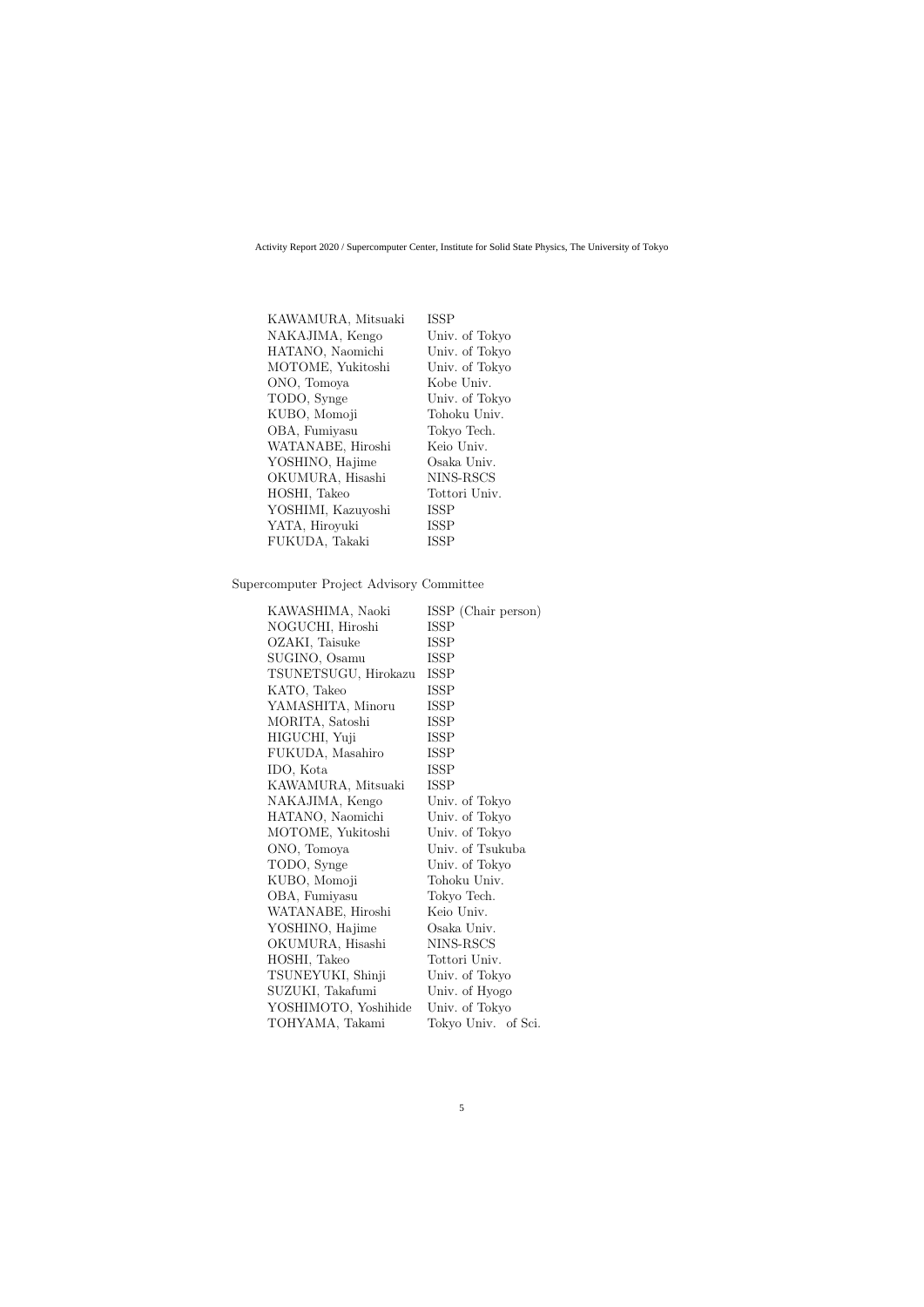KITAO, Akio Tokyo Tech. ARITA, Ryotaro Univ. of Tokyo IKUHARA, Yuichi Univ. of Tokyo SHIBATA, Naokazu Tohoku Univ. AKAGI, Kazuto Tohoku Univ. YANASE, Yoichi Kyoto Univ. HATSUGAI, Yasuhiro Univ. of Tsukuba OKADA, Susumu Univ. of Tsukuba KOBAYASHI, Nobuhiko Univ. of Tsukuba NAKAYAMA, Takashi Chiba Univ. HOTTA, Takashi Tokyo Metropolitan Univ. MATSUKAWA, Hiroshi Aoyama Gakuin Univ. YAMAUCHI, Jun Keio Univ. HAGITA, Katsumi National Defense Academy KONTANI, Hiroshi Nagoya Univ. SAITO, Mineo Kanazawa Univ. KAWAKAMI, Norio Kyoto Univ. YUKAWA, Satoshi Osaka Univ. SUGA, Seiichiro Univ. of Hyogo TATENO, Masaru Univ. of Hyogo YASUDA, Chitoshi Univ. of the Ryukyus OGATA, Masao Univ. of Tokyo WATANABE, Satoshi Univ. of Tokyo HUKUSHIMA, Koji Univ. of Tokyo NEMOTO, Koji Hokkaido Univ. YABANA, Kazuhiro Univ. of Tsukuba FURUKAWA, Nobuo Aoyama Gakuin Univ. KUROKI, Kazuhiko Osaka Univ. YASUOKA, Kenji Keio Univ. TANAKA, Yukio Nagoya Univ. MASUBUCHI, Yuichi Nagoya Univ. KUSAKABE, Koichi Osaka Univ. SHIRAI, Koun Osaka Univ. SAKAI, Toru Univ. of Hyogo ISHIBASHI, Shoji AIST OTANI, Minoru AIST TOMITA, Yusuke Shibaura Inst. Tech. MIYASHITA, Seiji JPS SHIRAISHI, Kenji Nagoya Univ. OGUCHI, Tamio Osaka Univ. KAWAKATSU, Toshihiro Tohoku Univ. KOBAYASHI, Kazuaki NIMS TATEYAMA, Yoshitaka NIMS KIM, Kang  $Osaka Univ.$ OTSUKI, Tomi Sophia Univ.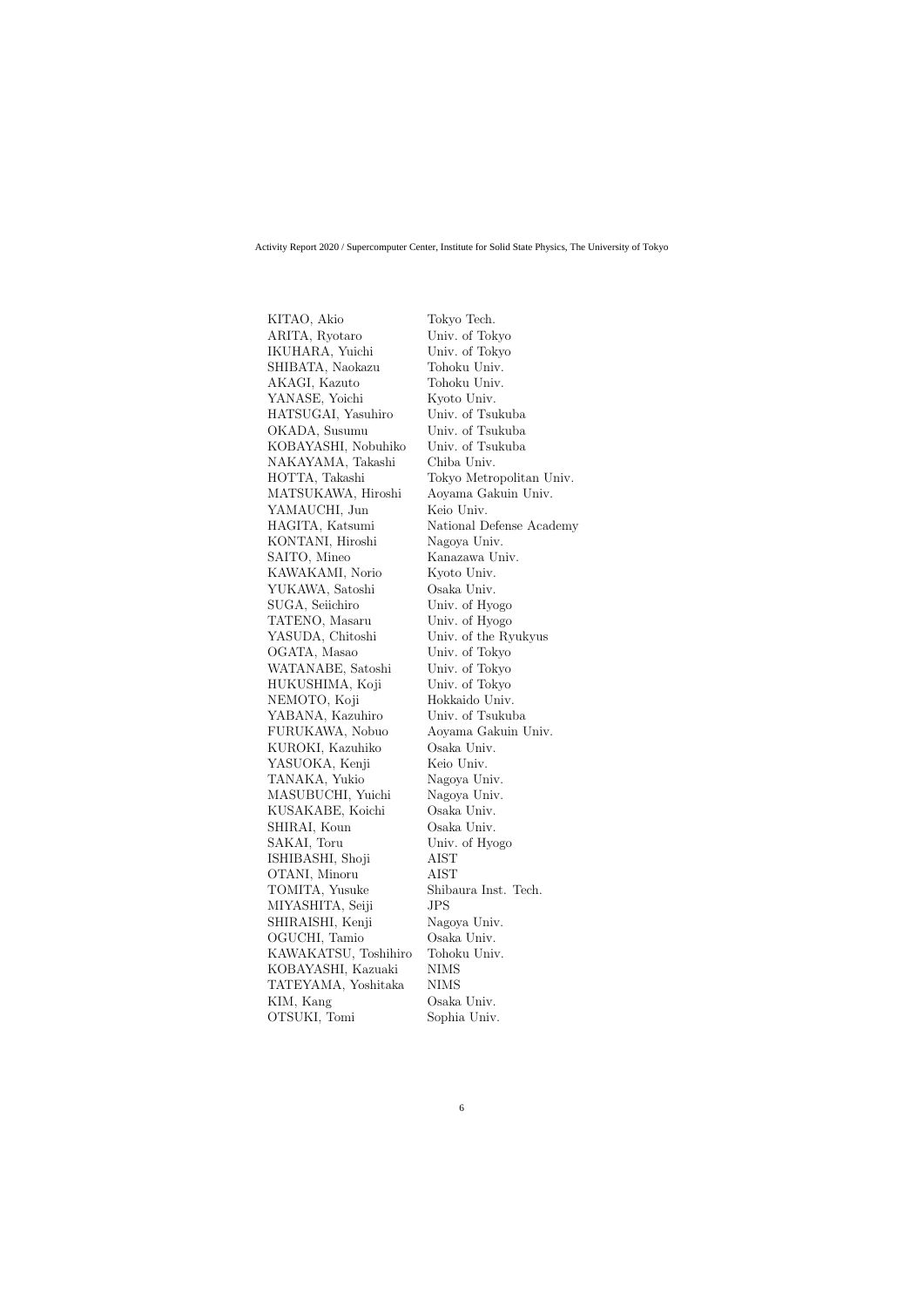| MORIKAWA, Yoshitada | Osaka Univ.           |
|---------------------|-----------------------|
| ODA, Tatsuki        | Kanazawa Univ.        |
| OTSUKI, Junya       | Okayama Univ.         |
| KOGA, Akihisa       | Tokyo Tech.           |
| SHIMOJO, Fuyuki     | Kumamoto Univ.        |
| TAKETSUGU, Tetsuya  | Hokkaido Univ.        |
| TSURUTA, Kenji      | Okayama Univ.         |
| HAMAGUCHI, Satoshi  | Osaka Univ.           |
| NISHIDATE, Kazume   | Iwate Univ.           |
| KAGESHIMA, Hiroyuki | Shimane Univ.         |
| SATO, Tetsuya       | Keio Univ.            |
| ISHII, Fumiyuki     | Kanazawa Univ.        |
| TATETSU, Yasutomi   | Meio Univ.            |
| YANAGISAWA, Susumu  | Univ. of the Ryukyus  |
| SHUDO, Ken-ichi     | Yokohama Natl. Univ.  |
| OHMURA, Satoshi     | Hiroshima Inst. Tech. |
| NOGUCHI, Yoshifumi  | Shizuoka Univ.        |
| NAKAMURA, Kazuma    | Kyushu Inst. Tech.    |
| GOHDA, Yoshihiro    | Tokyo Tech.           |
| HAMADA, Ikutaro     | Osaka Univ.           |
| RAEBIGER, Hannes    | Yokohama Natl. Univ.  |
| TADA, Tomofumi      | Tokyo Tech.           |

## **1.4 Staff**

The following staff members of the SCC-ISSP usually administrate the ISSP Supercomputer.

| KAWASHIMA, Naoki   | Professor (Chair person)   |
|--------------------|----------------------------|
| NOGUCHI, Hiroshi   | Associate Professor        |
| OZAKI, Taisuke     | Professor                  |
| SUGINO, Osamu      | Professor                  |
| IDO, Kota          | Research Associate         |
| FUKUDA, Masahiro   | Research Associate         |
| HIGUCHI, Yuji      | Research Associate         |
| KAWAMURA, Mitsuaki | Research Associate         |
| MORITA, Satoshi    | Research Associate         |
| YOSHIMI, Kazuyoshi | Project Researcher         |
| MOTOYAMA, Yuichi   | Project Researcher         |
| YATA, Hiroyuki     | <b>Technical Associate</b> |
| FUKUDA, Takaki     | Technical Associate        |
| ARAKI, Shigeyuki   | Technical Associate        |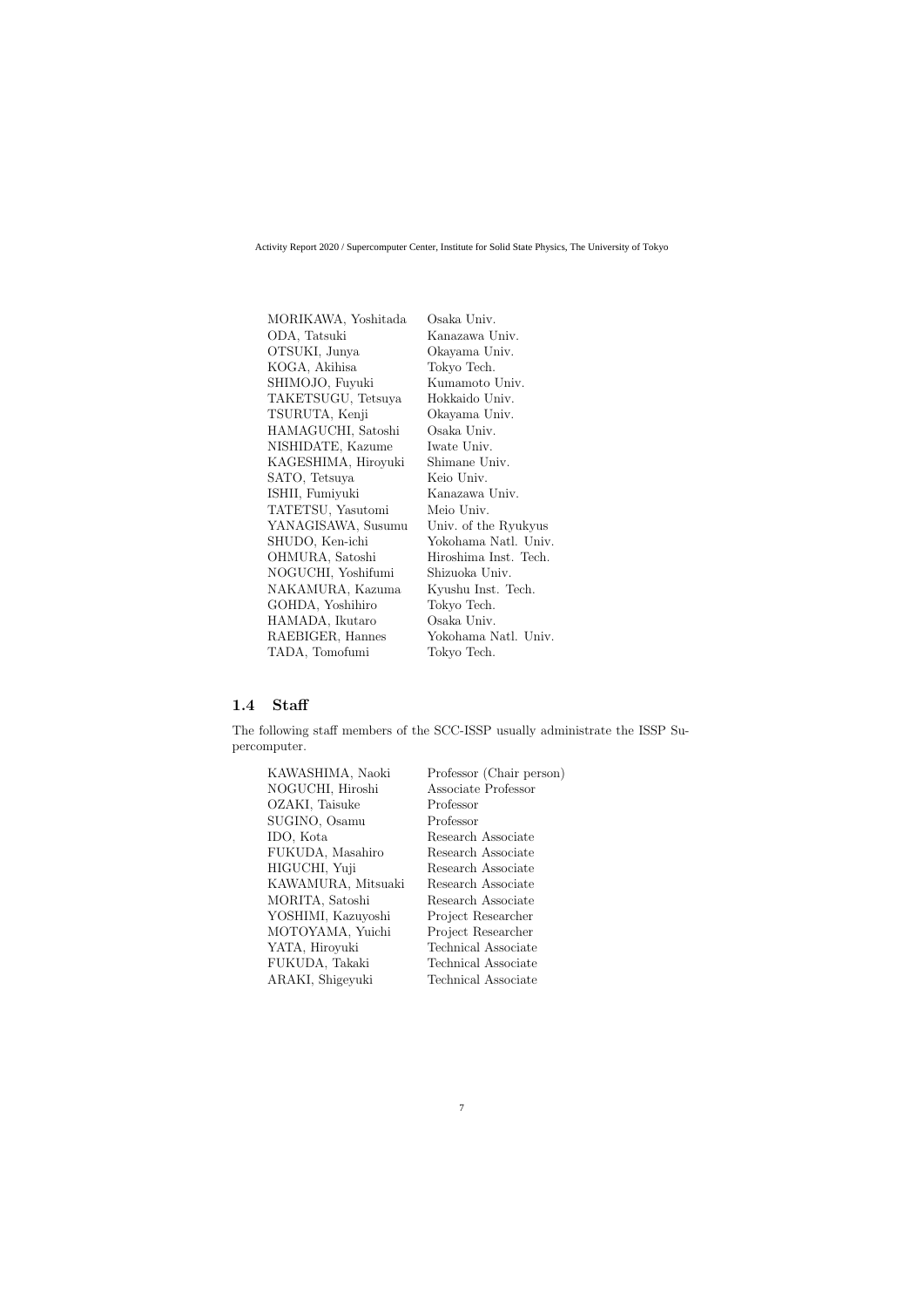# **2 STATISTICS (SCHOOL YEAR 2020)**

#### **2.1 System and User Statistics**

In the following, we present statistics for operation time taken in the period from April 2020 to March 2021 (SY 2020). In Table 2, we show general statistics of the supercomputer system in SY 2020. The total numbers of compute nodes in System B "sekirei", System B "ohtaka" and System C "enaga" are 1891, 1688 and 252, respectively. Consumed disk points amount to about a few percent of the total consumed points in both System B and System C.

|                                                       | System B      | System B       | System C      |
|-------------------------------------------------------|---------------|----------------|---------------|
|                                                       | sekirei       | ohtaka         | enaga         |
|                                                       | $(Apr.-Jun.)$ | $(Oct.-Mar.)$  | $(Apr.-Mar.)$ |
| total service time $(\times 10^3 \text{ node-hours})$ | 4060          | 7252           | 1734          |
| number of executed jobs                               | 179504        | 191483         | 82484         |
| total consumed points $(\times 10^3 \text{ point})$   | 164           | 188            | 55            |
| CPU points $(\times 10^3 \text{ point})$              | 158           | 185            | 54            |
| disk points $(\times 10^3 \text{ point})$             | 6             | $\overline{4}$ | 2             |
| total exec. time $(\times 10^3 \text{ node-hours})$   | 3626          | 5935           | 1454          |
| availability                                          | $98.29\%$     | 98.37\%        | 94.59%        |
| utilization rate                                      | 89.31 %       | 80.43\%        | 83.40%        |

Table 2: Overall statistics of SY 2020

In Fig. 2, availabilities, utilization rates, and consumed points in Systems B and C are plotted for each month. Throughout the school year, the availability and the utilization rates were very high, while these were reduced from July to October due to the replacement of System B and the construction of the water cooling equipment.

The user statistics are shown in Fig. 3. The horizontal axis shows the rank of the user/group arranged in the descending order of the execution time (hour*×*nodes). The execution time of the user/group of the first rank is the longest. The vertical axis shows the sum of the execution time up to the rank. From the saturation points of the graphs, the numbers of "active" users of Systems B and C are around 200 and 150, respectively. The maximum ranks in the graphs correspond to the number of the users/groups that submitted at least one job.

### **2.2 Queue and Job Statistics**

Queue structures of Systems B and C in SY2020 are shown in Tables 3 and 4, respectively. In System B "ohtaka"("sekirei"), users can choose from two (three) types of compute nodes; jobs submitted to queues with "cpu" and "fat" ("cpu", "acc", and "fat") at the end of their queue names are submitted to CPU and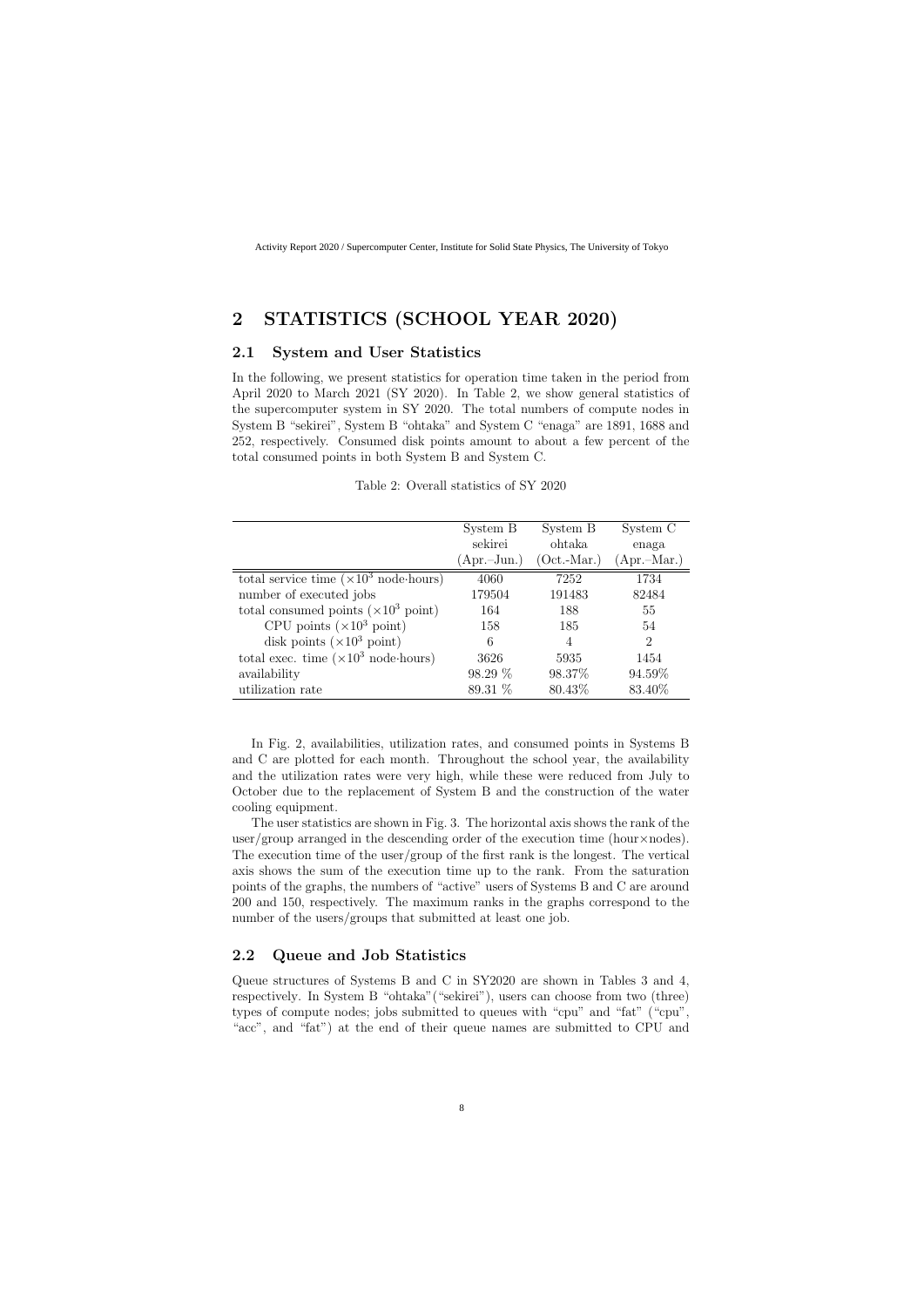Fat nodes (CPU, ACC, and Fat nodes), respectively, while only CPU nodes are available in System C "enaga". See Sec. 1.1 for a description of each type of compute node. The user then has to choose the queue according to the number of nodes to use and the duration of their calculation jobs. Queue names starting with "F" are for jobs taking 24 hours or less, while those starting with "L" can run much longer up to 120 hours. More nodes are allotted to "F" queues in order to maximize the turnaround time of user jobs. The queue names starting with "i" are used for interactive debugging of user programs and the elapsed time limit is 30 minutes. The number following "F", "L", or "i" correspond to the number of nodes that can be used by one user job. Although we do not mention here in detail, to promote utilization of the massively parallel supercomputer, background queues (queue name starting with "B") for Systems B and C which charge no points for the jobs have also been open.

To prevent overuse of the storage, points are charged also for usage of disk quota in the three systems, as shown in Table 5. Disk points are revised often for optimal usage of the resources by examining usage tendencies each year.

The number of jobs, average waiting time, and total execution time in each queue are shown in Tables 6 and 7. In System B, a large portion of jobs have been executed in "F" queues. The largest amount of the execution time has been consumed in the large-scale "F144cpu" and "F72cpu" queues for sekirei and ohtaka, respectively. However, substantial number of jobs were run in every queue, suggesting that a wide variety of user needs are met by this queuing scheme. In most of these queues, the queue settings meet the user's tendencies in that the waiting times are on the order of the elapsed-time limit.

### **2.3 Project for Advancement of Software Usability in Materials Science**

From School Year 2015, the supercomputer center (SCC) has started "Project for advancement of software usability in materials science". In this project, for enhancing the usability of the supercomputer system in ISSP, we perform some software-advancement activity such as implementing a new function to an existing code, releasing a private code on Web, writing manuals. Target programs are publicly offered in December and selected in the review by the Steering Committee of SCC. The projects are carried out by the software development team composed of three members in ISSP. In SY 2020, three projects were selected as listed in Table 8.

# **Acknowledgments**

The staffs would like to thank Prof. Takafumi Suzuki (now at University of Hyogo) for developing WWW-based system (SCM: SuperComputer Management System) for management of project proposals, peer-review reports by the SPAC committee, and user accounts. We also thank Ms. Reiko Iwafune for creating and maintaining a new WWW page of the ISSP Supercomputer Center.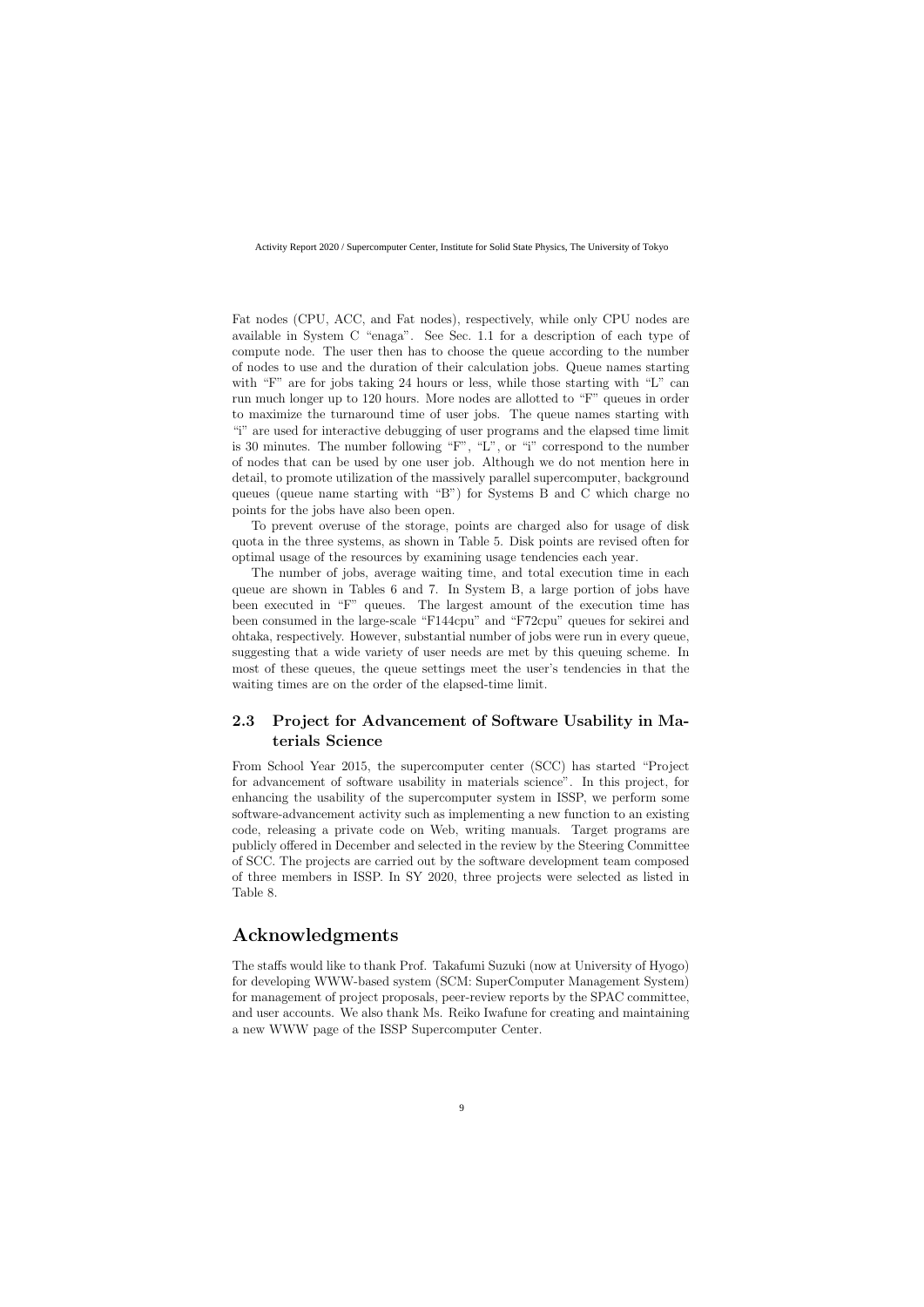

Figure 2: Availabilities, utilization rates and point consumptions of each month during SY 2020.



Figure 3: User statistics. The horizontal axis shows the rank of the user/group arranged in the descending order of the execution time (hour*×*nodes). The vertical axis shows the sum of the execution time up to the rank.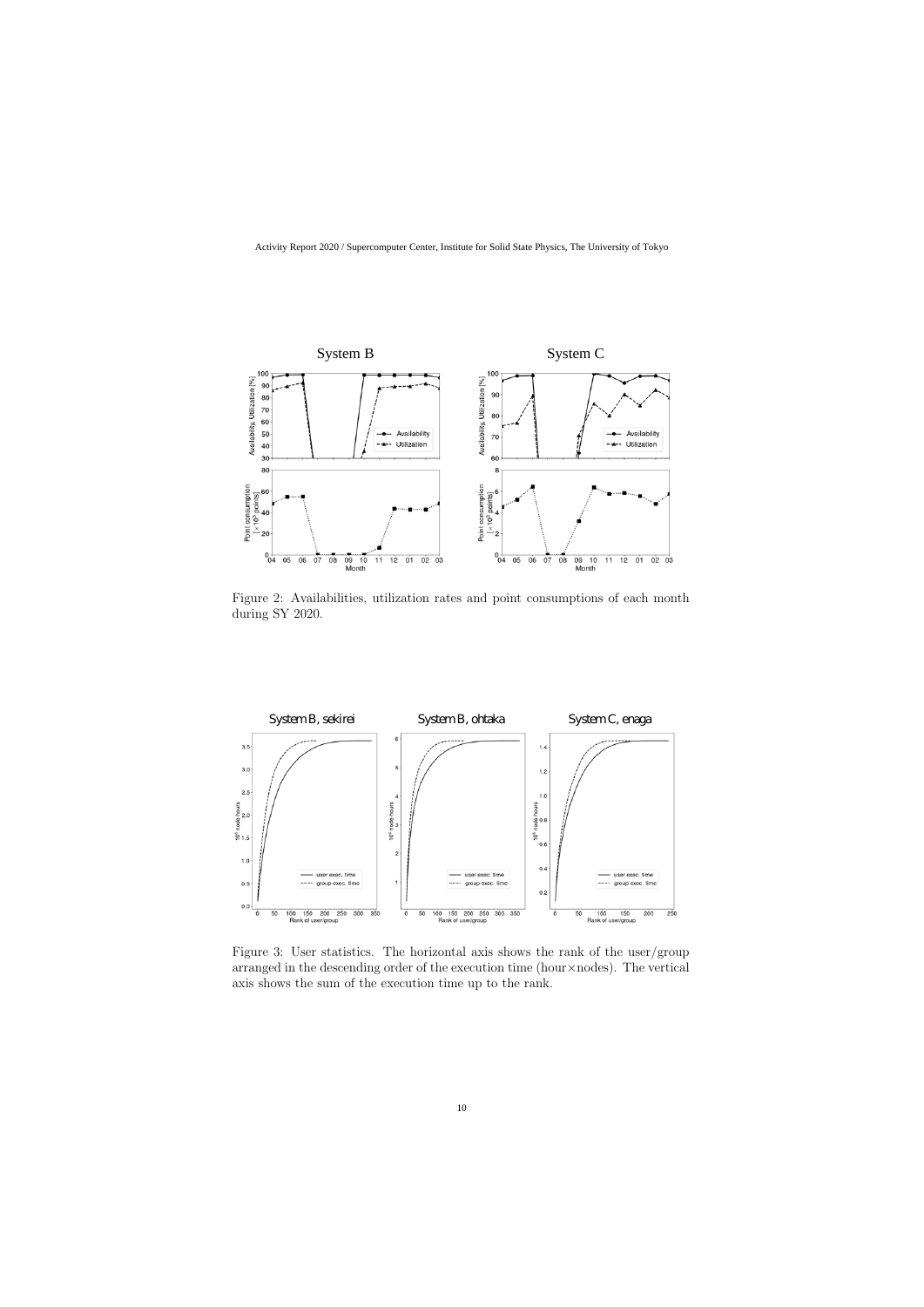| System B, sekirei   |                  |              |                |                     |                                  |  |
|---------------------|------------------|--------------|----------------|---------------------|----------------------------------|--|
| queue               | Elapsed time     | $#$ of nodes | $#$ of nodes   | Memory              | job points                       |  |
| name                | $\lim$ it $(hr)$ | /job         | queue          | $\text{limit (GB)}$ | $(\text{node-day})$              |  |
| F4cpu               | 24               | $1 - 4$      | 216            | $120$ /node         |                                  |  |
| L <sub>4</sub> cpu  | 120              | $1 - 4$      | 108            | $120$ /node         |                                  |  |
| F36cpu              | 24               | $5 - 36$     | 288            | $120$ /node         |                                  |  |
| $L36$ cpu           | 120              | $5 - 36$     | 144            | $120$ /node         |                                  |  |
| F144cpu             | 24               | $37 - 144$   | 1008           | $120$ /node         | $72(144)/(\text{\# of nodes})^*$ |  |
| $L144$ cpu          | 120              | $37 - 144$   | 144            | $120$ /node         | $72(144)/(\text{\# of nodes})^*$ |  |
| i18cpu              | 0.5              | $1 - 18$     | 72             | $120$ /node         |                                  |  |
| F <sub>18</sub> acc | 24               | $1 - 18$     | 180            | $120$ /node         | $\overline{2}$                   |  |
| L18acc              | 120              | $1 - 18$     | 90             | $120$ /node         | $\overline{2}$                   |  |
| i9acc               | 0.5              | $1 - 9$      | 36             | $120$ /node         | $\overline{2}$                   |  |
| F <sub>2</sub> fat  | 24               | $1 - 2$      | 17             | $1000$ /node        | 4                                |  |
| L2fat               | 120              | $1 - 2$      | 6              | $1000$ /node        | 4                                |  |
| <i>i</i> 1fat       | 0.5              | 1            | $\overline{2}$ | $1000$ /node        | 4                                |  |

#### Table 3: Queue structures of System B in SY 2020

*∗* For F/L144cpu queue, the number of occupied node increases in increments of 72 nodes.

|                     |                  |              | рузиет в, опиака |            |                   |
|---------------------|------------------|--------------|------------------|------------|-------------------|
| queue               | Elapsed time     | $#$ of nodes | $#$ of nodes     | Memory     | job points        |
| name                | $\lim$ it $(hr)$ | $\int$ job   | queue            | limit (GB) | $(node\cdot day)$ |
| F <sub>1</sub> cpu  | 24               | 1            | 600              | 230/node   |                   |
| L <sub>1</sub> cpu  | 120              | 1            | 300              | 230/node   |                   |
| F <sub>4</sub> cpu  | 24               | $2 - 4$      | 216              | 230/node   |                   |
| L <sub>4</sub> cpu  | 120              | $2 - 4$      | 108              | 230/node   |                   |
| F <sub>16</sub> cpu | 24               | $5 - 16$     | 288              | 230/node   |                   |
| L <sub>16</sub> cpu | 120              | $5 - 16$     | 144              | 230/node   |                   |
| F36cpu              | 24               | $17 - 36$    | 72               | 230/node   |                   |
| $L36$ cpu           | 120              | $17 - 36$    | 36               | 230/node   |                   |
| F72cpu              | 24               | 72           | 576              | 230/node   |                   |
| $L72$ cpu           | 120              | 72           | 288              | 230/node   |                   |
| F144cpu             | 24               | 144          | 432              | 230/node   |                   |
| L144cpu             | 120              | 144          | 144              | 230/node   |                   |
| i8cpu               | 0.5              | $1 - 8$      | 72               | 230/node   | 1                 |
| F <sub>2</sub> fat  | 24               | $1 - 2$      | 7                | 2900/node  | $\overline{4}$    |
| L2fat               | 120              | $1 - 2$      | 3                | 2900/node  | 4                 |
| <i>i</i> 1fat       | 0.5              | 1            | 1                | 2900/node  | $\overline{4}$    |

 $S<sub>vector</sub> R<sub>other</sub>$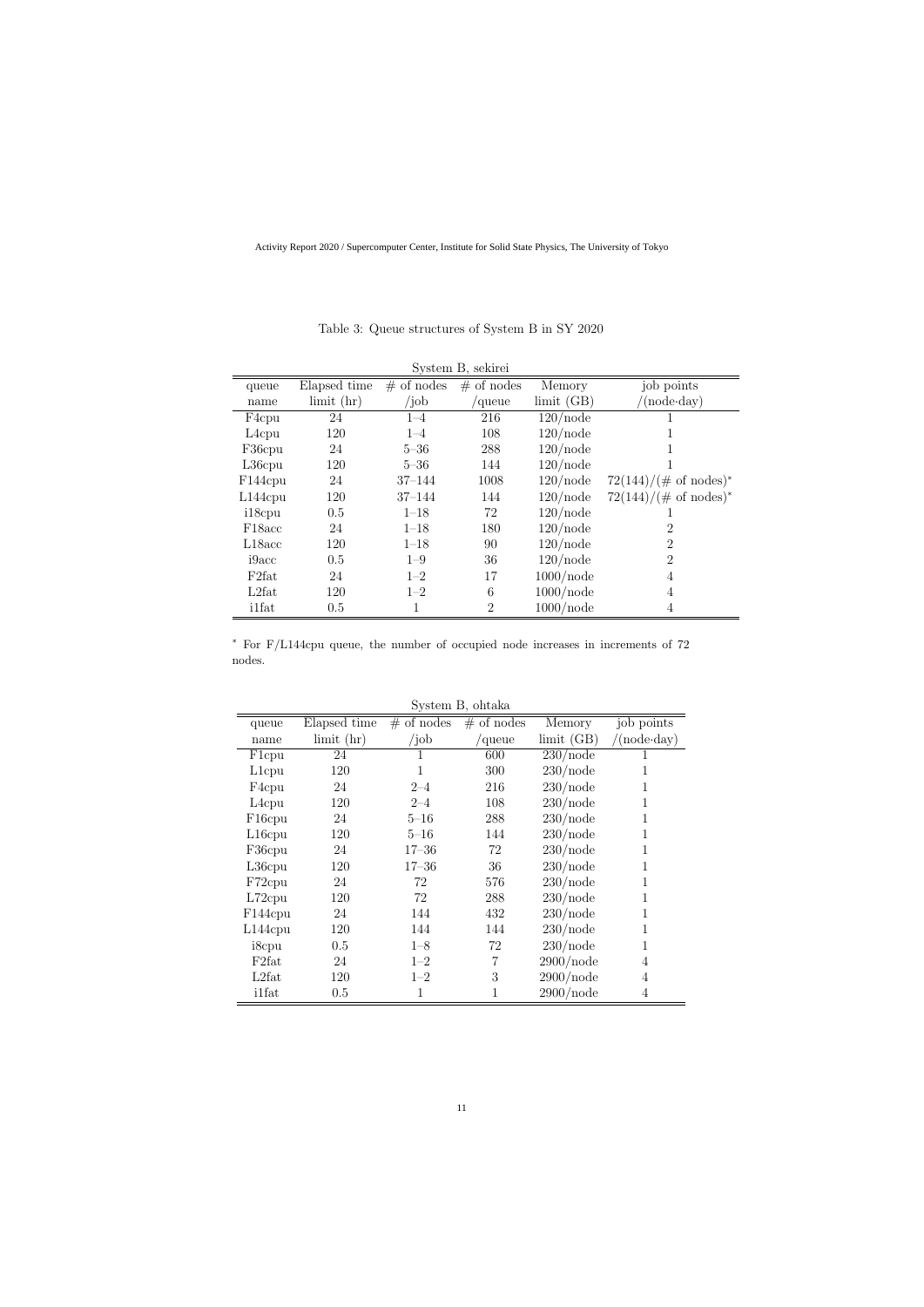| System C, enaga    |                  |              |              |             |                                 |
|--------------------|------------------|--------------|--------------|-------------|---------------------------------|
| queue              | Elapsed time     | $#$ of nodes | $#$ of nodes | Memory      | job points                      |
| name               | $\lim$ it $(hr)$ | $\delta$     | 'queue       | limit(GB)   | $'(node \cdot day)$             |
| F <sub>4</sub> cpu | 24               | $1 - 4$      | 54           | $170$ /node |                                 |
| L <sub>4</sub> cpu | 120              | $1 - 4$      | 18           | $170$ /node |                                 |
| i4cpu              | 0.5              | $1 - 4$      | 18           | $170$ /node |                                 |
| F <sub>9</sub> cpu | 24               | $5 - 9$      | 36           | $170$ /node |                                 |
| $L9$ cpu           | 120              | $5 - 9$      | 18           | $170$ /node |                                 |
| F36cpu             | 24               | $10 - 36$    | 144          | $170$ /node | $18(36)/(\text{\# of nodes})^*$ |
| $L36$ cpu          | 120              | $10 - 36$    | 36           | $170$ /node | $18(36)/(\text{\# of nodes})^*$ |

#### Table 4: Queue structures of System C in SY 2020

*∗* For F/L36cpu queue, the number of occupied node increases in increments of 18 nodes.

Table 5: Disk points of Systems B and C

|                        |       | point/day                              |
|------------------------|-------|----------------------------------------|
| System B sekirei /home |       | $0.001 \times \theta(q-300)$           |
|                        |       | /work $0.0001 \times \theta(q - 3000)$ |
| System B ohtaka        | /home | $0.001 \times \theta(q - 600)$         |
|                        |       | /work $0.0001 \times \theta(q - 6000)$ |
| System C enaga         | /home | $0.001 \times \theta(q - 150)$         |
|                        |       | /work $0.0001 \times \theta(q - 1500)$ |

*∗ q* is denoted in unit of GB.

 $\theta(x)$  is equal to the Heaviside step function  $H(x)$  multiplied by *x*, i.e.,  $xH(x)$ .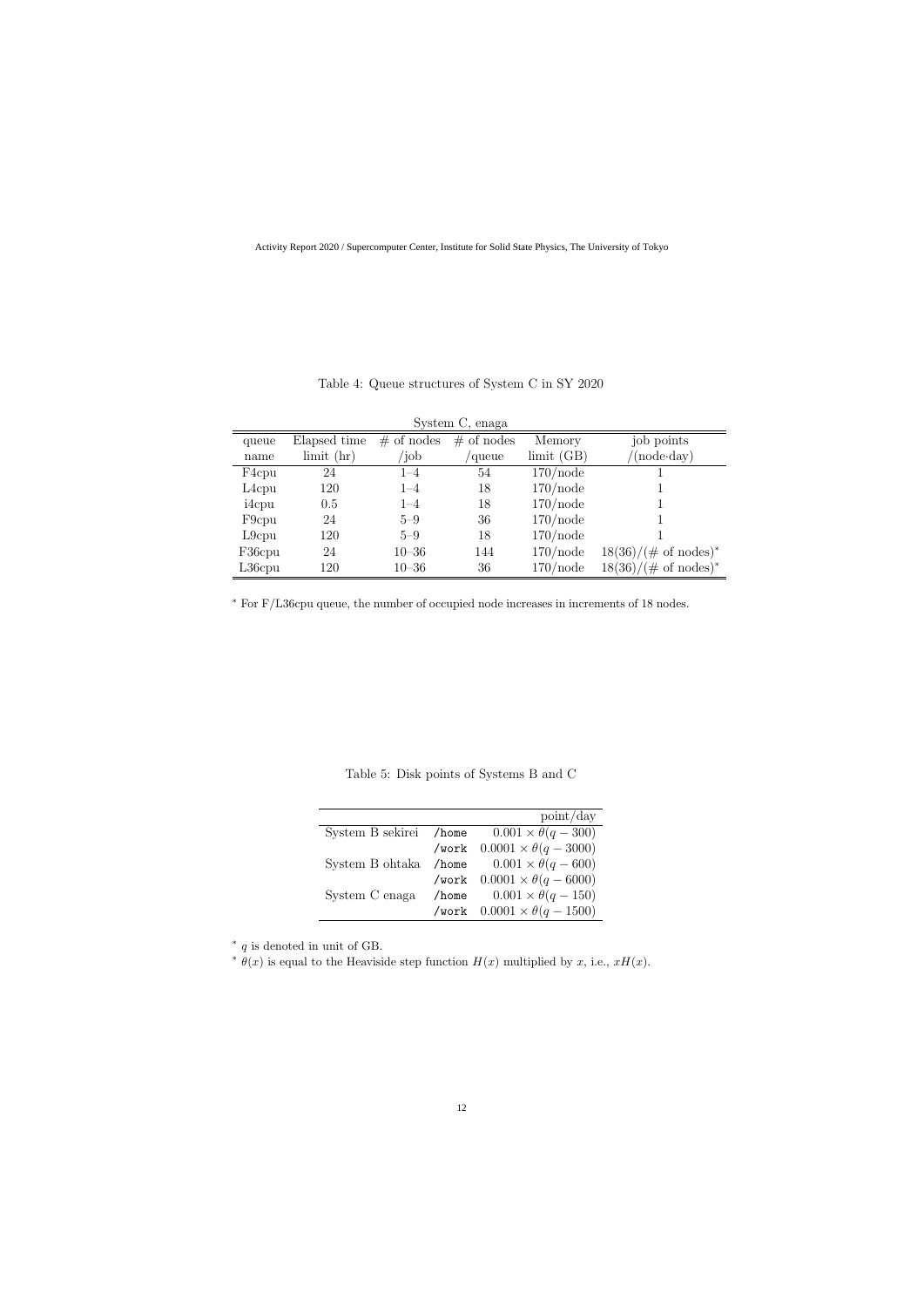| System B, sekirei    |              |              |                                   |              |
|----------------------|--------------|--------------|-----------------------------------|--------------|
| queue                | $\#$ of Jobs | Waiting Time | Exec. Time                        | $#$ of nodes |
|                      |              | (hour)       | $(\times 10^3 \text{ node-hour})$ |              |
| F4cpu                | 58198        | 6.68         | 305.49                            | 1.35         |
| L <sub>4</sub> cpu   | 2563         | 27.32        | 147.35                            | 1.52         |
| F36cpu               | 4617         | 18.02        | 332.16                            | 10.87        |
| $L36$ cpu            | 720          | 43.54        | 210.52                            | 8.52         |
| F <sub>144</sub> cpu | 2434         | 27.52        | 1799.18                           | 95.31        |
| $L144$ cpu           | 59           | 131.70       | 234.02                            | 106.17       |
| i18cpu               | 16181        | 0.32         | 21.10                             | 8.61         |
| F <sub>18</sub> acc  | 28444        | 3.36         | 245.80                            | 3.23         |
| L18acc               | 1334         | 7.72         | 85.87                             | 1.83         |
| i9acc                | 458          | 0.06         | 0.13                              | 3.40         |
| F <sub>2</sub> fat   | 1667         | 11.92        | 15.90                             | 1.33         |
| L2fat                | 417          | 23.29        | 7.78                              | 1.09         |
| <i>i</i> 1fat        | 492          | 0.03         | 0.09                              | 1.00         |

Table 6: Number of jobs, average waiting time, total execution time, and average number of used nodes per job in each queue of System B.

| System B, ohtaka |  |
|------------------|--|
|                  |  |

| queue               | $\#$ of Jobs | Waiting Time | Exec. Time                        | $#$ of nodes |
|---------------------|--------------|--------------|-----------------------------------|--------------|
|                     |              | (hour)       | $(\times 10^3 \text{ node-hour})$ |              |
| F <sub>1</sub> cpu  | 79020        | 25.58        | 156.19                            | 1.00         |
| L <sub>1</sub> cpu  | 3130         | 80.84        | 100.34                            | 1.00         |
| F4cpu               | 39592        | 14.36        | 557.68                            | 2.58         |
| L <sub>4</sub> cpu  | 2325         | 24.48        | 183.46                            | 2.84         |
| F <sub>16</sub> cpu | 8550         | 33.61        | 607.91                            | 9.72         |
| L <sub>16</sub> cpu | 1041         | 87.90        | 422.01                            | 10.46        |
| F36cpu              | 715          | 84.88        | 174.38                            | 26.47        |
| L36cpu              | 46           | 94.17        | 37.22                             | 24.78        |
| F72cpu              | 3215         | 17.44        | 1782.87                           | 72.00        |
| L72cpu              | 80           | 49.64        | 190.69                            | 72.00        |
| F144cpu             | 1236         | 27.96        | 1156.23                           | 144.00       |
| $L144$ cpu          | 47           | 169.13       | 325.44                            | 144.00       |
| i8cpu               | 36070        | 0.12         | 22.44                             | 3.63         |
| F <sub>2</sub> fat  | 4476         | 8.87         | 13.11                             | 1.05         |
| L2fat               | 268          | 22.37        | 5.54                              | 1.03         |
| <i>i</i> 1fat       | 400          | 0.47         | 0.05                              | 1.00         |